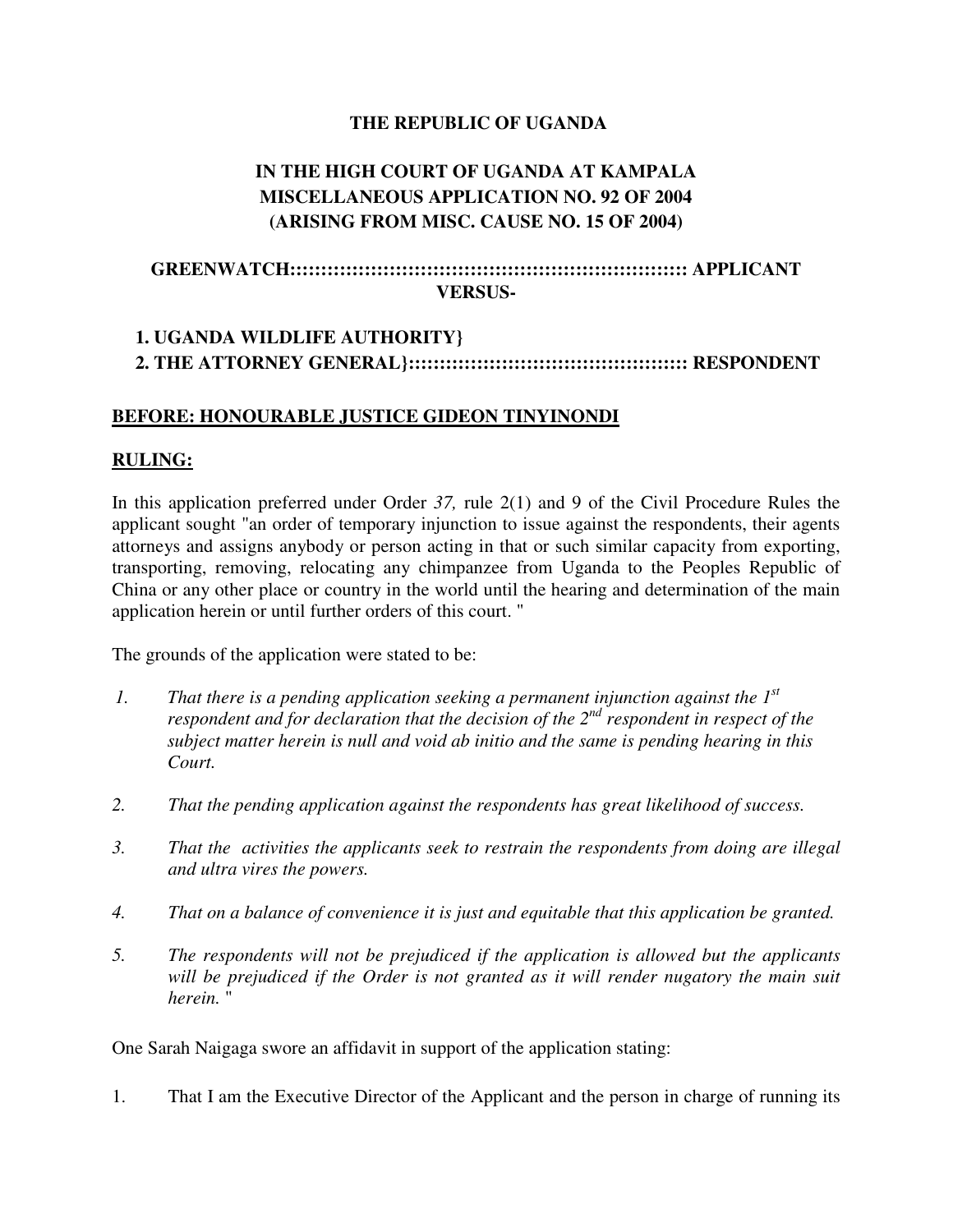day to day affairs and swear affidavit in that capacity.

- 2. That the applicant is a limited liability company limited by guarantee and incorporated under the laws of Uganda, and it is also registered in 8ganda as a non-governmental institution under the Laws of Uganda.
- 3. That the applicant members are all Ugandans citizens of age and sounding.
- 4. That the objectives of the applicant include among others the protection of the environment, including but not limited to flora and fauna, increasing public participation in the management of the environment and natural resources, enhancing public participation in the enforcement of their right to a healthy and clean environment.
- 5. That I have learnt from the  $1<sup>st</sup>$  respondent that it intends to export Chimpanzees, from Uganda to China or elsewhere.
- 6. That we have had to take Court action in view of the urgency of this matter and the fact that the Executive Director of the 1<sup>st</sup> Respondent and its official Mr. Daniel Ankankwasa refused to talk to me about this.
- 7. That this followed press reports that the  $1<sup>st</sup>$  applicant and other official of Government have already finalised plans to export Chimpanzees from their Sanctuary to Zoos in The peoples' Republic of China see annexture "A1 to A5."
- 8. That the decision would fundamentally affect the Chimpanzees and in turn impact negatively on the environment.
- 9. That by removing Chimpanzees from their natural habitat and exporting them to China the respondents would violet the applicants right a clean and healthy environment as enshrined in the constitution.
- 10. That the Constitution demands that state and all its organs protect the natural resources of Uganda including flora and fauna and as the decision to export Chimpanzees from Uganda contravenes this directive principle of state policy.
- 11. That the decision to export Chimpanzees in null and void as it was made *ultra vires* the powers of the applicants.
- 12. That the law empowers the applicants to protect flora and fauna where they are and have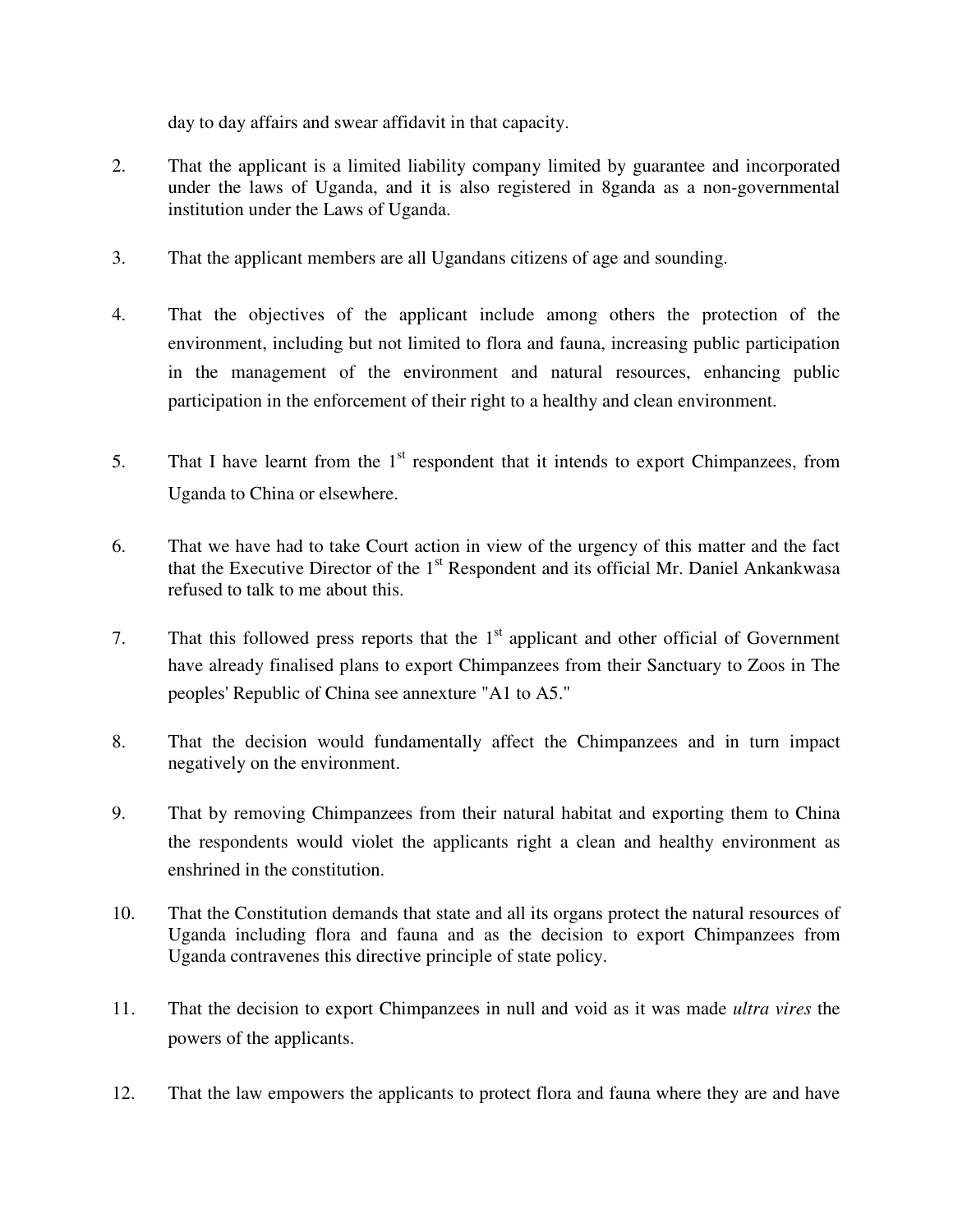no powers to alter the environment or move flora and fauna in a way that is not in the best interest of the environment.

- 13. That the decision to export Chimpanzees contravenes the Constitution directive principle of state policy that requires the state to ensure conservation on all natural resources.
- 14. That it is the duty of all the people of Uganda including the applicants to uphold and defend the Constitution and that this application is made in that spirit.
- 15. That applicants, and all other citizens of Uganda cannot enjoy a clean and healthy environment unless it had all its amenities, to wit air, water, land and mineral resources, energy including solar energy and all plant and animal life.
- 16. That the applicant would therefore be aggrieved by the decision and the action of the respondents in exporting Chimpanzees from Uganda, which action subtracts an essential ingredient of their environment.
- 17. That it is estimated that there are only 5000 Chimpanzees left in Uganda and therefore any further reduction in this number significantly affects the fauna component of the environment in Uganda.
- 18. That Chimpanzees are not goods or chattels, they do not belong to the Government of Uganda but are Uganda's natural heritage, and a gift from God and the respondents are only protecting them as trustees of the people of Uganda.
- 19. That it is just and equitable that this application be granted to maintain the *status quo*  pending the final determination of the main application herein.
- 20. That id the *status quo* is not maintained and the Chimpanzees are exported it will be more difficult to revere and therefore on a balance of convenience this application ought to be granted.
- 21. That I swear this affidavit in support of the applicants' application herein.
- 22. That all I have stated hereinabove is true and correct to the best of my knowledge.

At the hearing Dr. Joseph Byamugisha appeared for the respondent while Mr. Kenneth Kakuru represented the applicant. Dr. Byamugisha raised a preliminary objection. He submitted that this application which arose out of Miscellaneous Cause No. 15/2004 between the same parties should be struck out under 07, r11 (d) of the Civil Procedure Rules. His bases for this were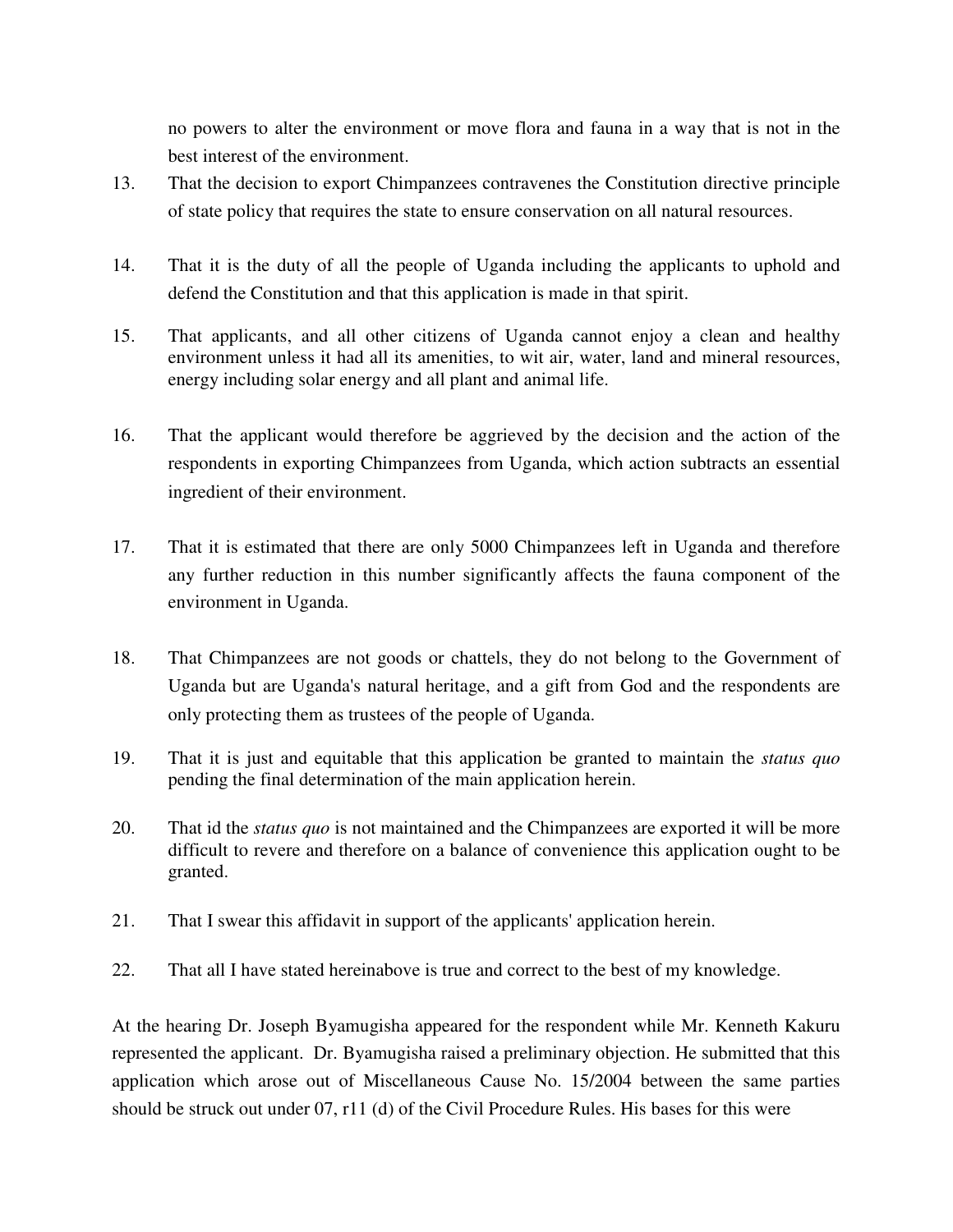*a).The 1st respondent is a scheduled corporation under the Civil Procedure and Limitation [Misc. Provisions] Act, Cap.72 of the Laws of Uganda 2000. Section 2 thereof provides that no suit shall lie or be instituted against a scheduled corporation until the expiry of forty-five days after written notice has been delivered or left at its office etc. etc.* 

*b). Before Miscellaneous Cause No. 15/2004, out of which this application arises was filed, no such notice as required in the Act (ante) was served on the Respondent.* 

Therefore Counsel's preliminary objection, he argued, was not directed against this application alone but also against Miscellaneous Cause No. 15/2004 which latter application was itself an incompetent suit on account of violating Section 2 of the Act (ante).

**I**n support of his submissions learned Counsel cited **LYAKIYE -VS- ATTORNEY GENERAL: [19731] ULR 124 and KAYONDO-VS-ATTORNEY GENERAL: 1988/90 HCB 127.** He prayed that this application and Miscellaneous Cause No. 15/2004 be struck out.

Mr. Kakuru replied as hereunder. He agreed that service of statutory notice on a corporation was mandatory. He also agreed with the legal position in the cases cited by Dr. Byamugisha. He, however, pointed out that position obtains in ordinary suits brought under the Civil Procedure Act and the Civil Procedure Rules.

That this application and the cause out of which it arises were not one of such suits.

That Miscellaneous Cause No. 15 of 2004 was brought under section 50 of the Constitution and Statutory Instrument No. 26 of 1992. That in *DR. J.W. RWANYARARE AND* 2 *OTHERS -V-S-ATTORNEY GENERAL: MISC. APPLICA TION NO.* **85 OF 1993** the High Court held that in matters concerning the enforcement of human rights under the Constitution no statutory notice was required because to do so would result in absurdity as the effect of it would be to condone the violation of the right and deny the applicant the remedy.

Learned Counsel further argued that the Rules (under Statutory Instrument 26 of 1992) are specific for the enforcement of the rights and there is no statutory provision for a notice. He cited *MISCELLANEOUS APPLICA TION NO. 140 OF 2002: GREENWATCH -VS-ATTORNEY GENERAL AND NEMA and MISCELLANEOUS APPLICA TION NO. 139 OF 2001 : GREENWA TCH –VS- ATTORNEY GENERAL AND NEMA.*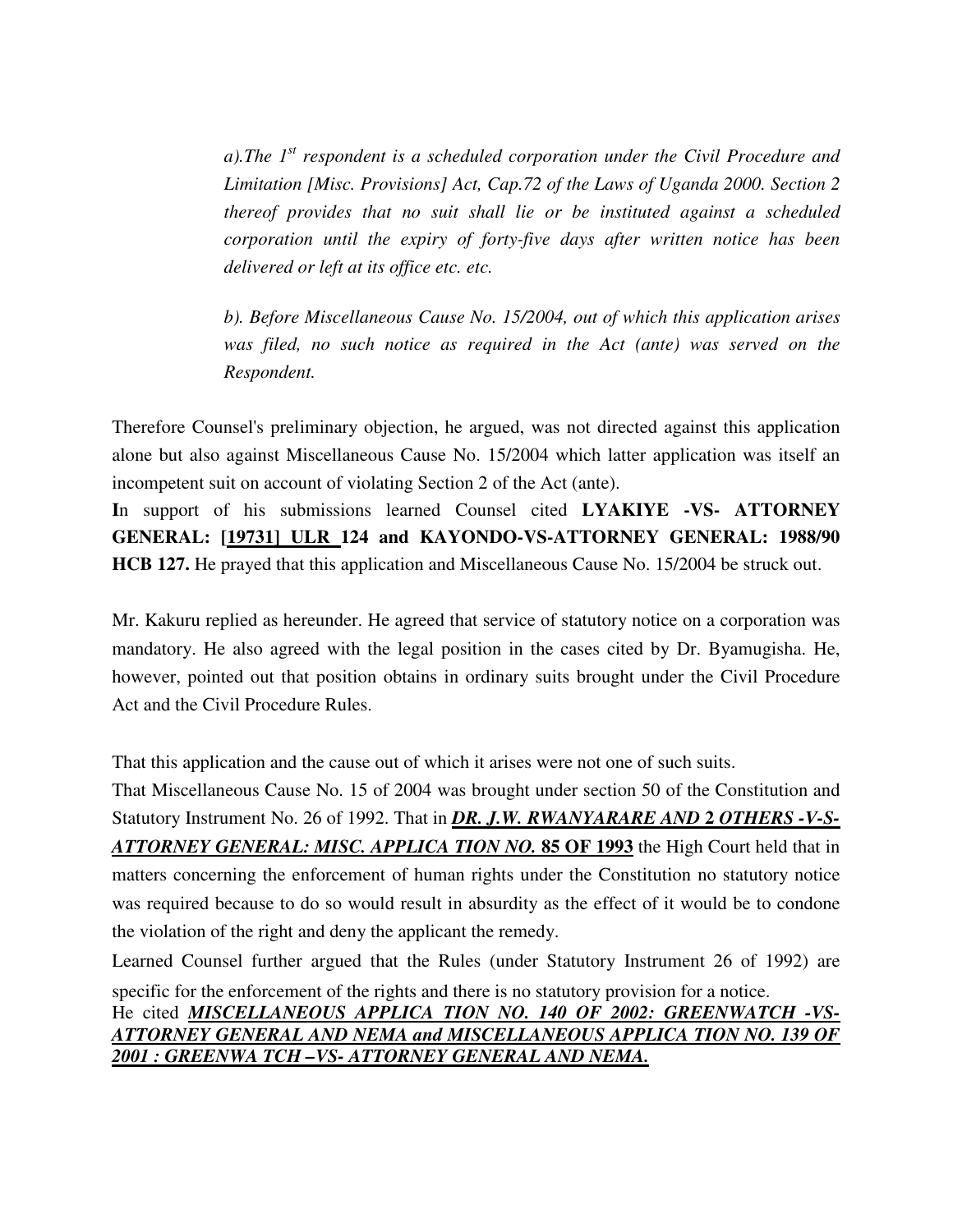Finally learned Counsel referred to the decision of the Constitutional Court in *UGANDA ASSOCIATION* **OF** *WOMEN LAWYERS AND* **5** *OTHERS -VS- ATTORNEY GENERAL*  where the "*thirty days*" rule under the provision of rule 4(1) of the Fundamental Rights and Freedoms [Enforcement Procedure] Rules 1992 (legal Notice no. 4/1960 was discussed.

Dr. Byamugisha's reply was as follows. Article 50 of the Constitution was clear. It had two heads

- a). whether a right has been infringed;
- b). where the right is being threatened with infringement.

That in the former the reasoning by the High Court that a statutory notice would delay the infringement of the right would not be right. That therefore if that reasoning cannot stand in (a) so it cannot also stand in (b). That Section 2 of Cap.72 was mandatory despite the Fundamental Rights and Freedoms (Enforcement Procedure) Rules. Learned Counsel maintained that he would concede the point if the Constitutional Court had declared Section 2 of Cap. 72 (ante) unconstitutional as taking out the suits under Article 50 of the Constitution. But that court had not done so. And the High Court had no power to declare that this Act did not apply to Article 50 suits. Such a declaration by the High Court would have no effect of declaring the Act unconstitutional.

It is pertinent that I reproduce the provisions of *Article 50 (1) 0f (4) the Constitution.*

*"(1) Any person who claims that a fundamental or other right or freedom guaranteed under this Constitution has been infringed or threatened, is entitled to apply to a competent court for redress may include which compensation."* 

*(2)……………………………….. (3)……………………………….* 

(4). *Parliament shall make laws for the enforcement of rights and freedoms under this Chapter.*

I will also reproduce the provisions of *the Fundamental Rights and Freedoms (Enforcement Procedure Rules (5.1. 26 of 1992,*

This is one of the *laws* envisaged in Article 50 (4) above. Rule 7 reads *"7. Subject to the provisions of these Rules, the Civil Procedure Act and the rules made thereunder shall apply in relation to the application.*" [Emphasis is mine.]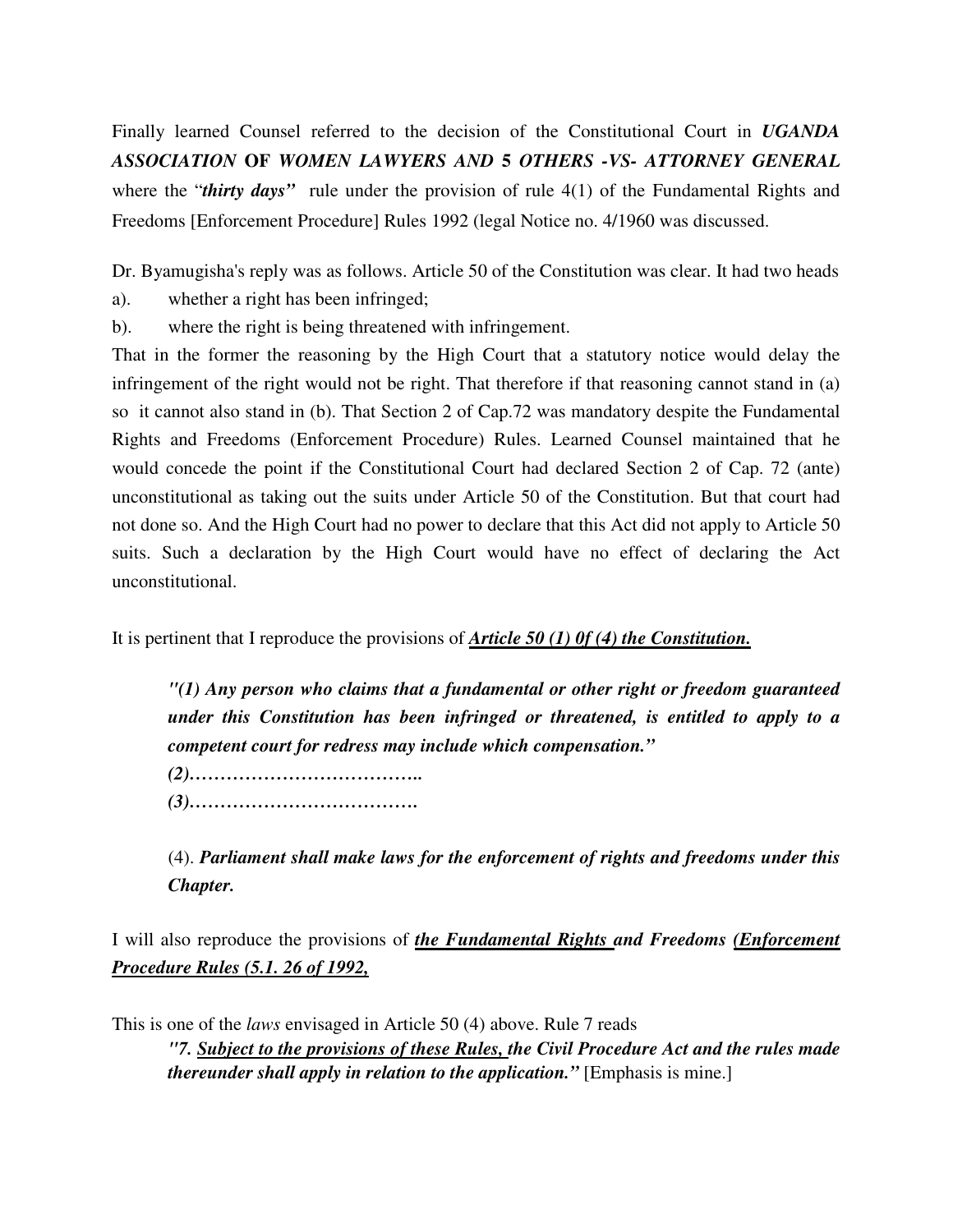In *THE ENVIRONMENTAL ACTION NETWORK LTD. -VS- THE ATTORNEY GENERAL AND NEMA: HC MISC. APPL. NO 13/2001,* J.H. Ntabgoba, PJ. considered a similar preliminary objection as the present one. He stated :

 *"--------Although Rule* 4 *provides that* no *motion under Rule* 3 *shall be made without notice* to *the Attorney General and any other party affected by the application, Rule* 7 *clearly stipulates that* ----.

*Applying the so-called golden rule of interpretation, we assumed that besides Rule 7 of S.1. 26 of 1992, Parliament meant that any other rule of procedure should be applied. It is for this reason that I think that applications pursuant to Article 50 of the Constitution must be strictly restricted to the Civil Procedure Act and the rules thereunder and not under Section 1 of Act No. 20 of 1996 (read Cap. 72, S.2)………….* 

*I agree with this requirement that the respondent usually the Government or a scheduled Corporation needs sufficient period of time to investigate a case intended to be brought against it so as to be able to avoid unnecessary expense on protracted litigation. This rationale cannot apply to a matter where the rights and freedoms of the people are being or are about to be infringed. The people cannot afford to wait forty-five days before preemptive action is applied by Court. They need immediate redress. They need a short period which is one provided under the ordinary rules of procedure provided by the Civil Procedure Act and its Rules. To demand from an aggrieved party a forty-five days' notice is to condemn them to infringement of their rights and freedoms for that period which this Court would not be prepared* to *do…………*'[Emphasis supplied.]

I have no better words to use than these in order to overrule the preliminary objection before me. It is accordingly overruled.

**GIDEON TINYIN** JUDGE 28-04-2004

Dr. Byamugisha for  $1<sup>st</sup>$  respondent. Applicant and counsel absent.

## **COURT:**

Ruling read.